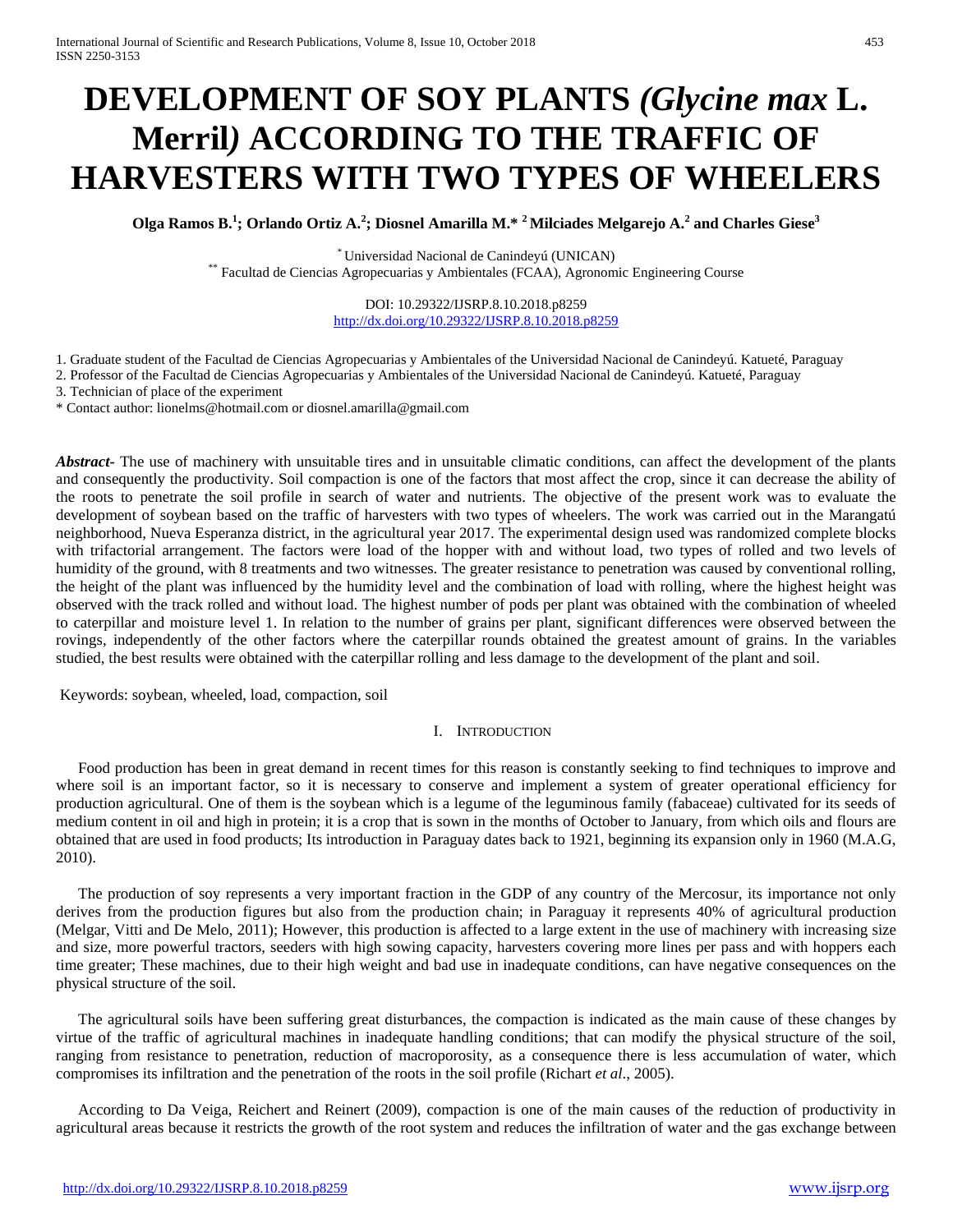soil and soil. atmosphere. And De Moura, Bezerra, Rodrigues and Barreto (2008) mentions that when the soil is under inadequate humidity conditions, the traffic of machinery is one of the main causes of the compaction observed in many fields and that it results in a decrease in production with the use of machinery with unsuitable tires and in unsuitable conditions of soil moisture, can affect the development of subsequent crops and consequently their productivity, one of the factors that most affect the cultivation of soybeans is the compaction of the soil, since could decrease the ability of the roots to penetrate the soil profile in search of water and nutrients, which would lead to plants with less root development, lower height and therefore could affect the production capacity of grains.

Due to the great problem, it is necessary to search for solutions to optimize production and identify the effects that the incorrect use of agricultural machinery causes at the time of harvest, which is why this work had an impact on the development of the following crops. As objective to evaluate the development of soybean plants based on the traffic of combines with two types of wheeled.

## II. MATERIAL AND METHODS

The experiment was installed in the agricultural field of the agricultural farm of the Paraná, located in the Marangatú district of Nueva Esperanza in the department of Canindeyú whose coordinates are 24 ° 28'10 "S; 54 ° 30'26 " O, The average annual rainfall ranges between 1,300 mm and 1,900 mm, and the average monthly temperature between 17 °C and 27 °C, although the average minimum annual temperatures reach 15  $^{\circ}$ C and the maximum annual averages reach 30  $^{\circ}$ C. In the sunny summer months, temperatures occasionally exceed 40ºC, and in the winter months with little sun, important frosts can be registered in most of the territory, since temperatures can drop to -2ºC (DINAC, 2016). The area of the experiment has a soil characteristic of the northern region of Canindeyú Paraguay department, which belongs to the Oxisol order, large Rhodic group and Kandiudiox subgroup - Rhodic Kandiudox (López, 1995). For the installation of the plot, 10 sub samples from 0 to 0.20m of the surface were collected for the determination of the chemical characteristics and granulometry of the soil, the result of which are as follows: pH (CaCl<sub>2</sub>) = 5,5; M.O = 25,5 g dm<sup>-3</sup>; P (Mehlich I) = 8,01 mg dm<sup>-3</sup>; K<sup>+</sup> = 0,25 cmol dm<sup>-3</sup>; Ca<sup>++</sup>= 3,2 cmolc dm<sup>-3</sup>; Mg<sup>++</sup>= 0,34 cmolc dm<sup>-3</sup>; V= 32,76%, Sand = 35.5% granulometry; Silt = 10.4% and Clay = 54.1% respectively.

The plots installed were 3 blocks and 10 treatments totaling 30 experimental units with 6 meters long and 5 meters wide that started in a field with corn crops at harvest time where a rainfall was simulated, with the help of a uniport sprayer, with two 15 mm and 30 mm humidity levels. After 36 hours of moistening the plots, the harvesters were trafficked in each experimental unit, where harvesters with two types of wheeled were used: equipped with caterpillar wheels (Claas lexion 750) with a total weight of 22930 kg without load and with conventional double wheels (John Deere S680) with a weight of 23490 kg without load;both with two load levels: with load and without load of the hopper with grains.

The variety of planted soybean was Syngenta 9070 with a degree of maturity 7.0 of indeterminate growth habit, with light brown yarn and with white flowers with an average cycle of between 130-135 days approximately, and was carried out one week after the traffic of the harvesters in the corn plot, was carried out with the help of a seeder with furrower, with a fertilization NPK of formulation 4-30-10 of 300 kg ha-1 and a distance of 0.45m between rows and 12 seeds per linear meter, it was cross-seeded traffic in such a way that the plants cover the trail of the harvesters.

The design of the experimental plot was randomized complete blocks with factorial arrangement of the treatments (T) with three repetitions. The factors studied were: types of wheels, conventional wheel (Cw) and wheel to caterpillar (Wtc); load level, hopper with load (Hwl) and hopper without load (Hw) in two conditions of humidity (Hm) of the ground 15 mm and 30 mm; they were combined in a factorial arrangement of  $2x2x2$ , which results in 8 treatments and 2 additional controls.

The variables evaluated were: The resistance to penetration was determined through a digital penetrometer model Falker, in each experimental unit two points were made on the right side of the trail of the road before the symmetry in depths of 0 to 0.40 m. To determine the root volume was extracted 10 plants with their roots of each experimental unit in R6 state, for it was used a metal cylinder of 0.3 m in height and 0.2 m in diameter, with 8 mm in thickness adapted to be manipulated by the loader of a tractor and was measured by placing a sample of green radicular mass in a graduated cylinder with water, where the samples were submerged and the volume evicted was noted. For the determination of the diameter of the main root ten plants were extracted from the useful area, the roots were cleaned to later measure the diameter of each main root, with the use of a digital pachymeter. Regarding the length of the main root, the roots of the 10 extracted plants were used where it was measured from the base of the stem to the tip of the main root with the help of a tape measure. To determine the height of the plants, the aerial part of the root of the 10 extracted plants was separated, it was measured using a tape measure from the base of the stem until the last outbreak of the plant, according to the methodology of (Ozuna, 2013). For the number of pods per plant, the manual counting of the 10 plants extracted from each experimental unit in R6 state was carried out before full ripening, according to the methodology of Braccini, Mariucci, Suzukawa, Lima, and Piccinin, (2016). And finally grain numbers per pod was made to count the grains that were in the pods of 10 plants of each experimental unit in the R6 state before full maturation. The results were subjected to the analysis of variance, the variables that presented significant differences, their averages were submitted to the Tukey test, to process the data the statistical software AgroEstat was used.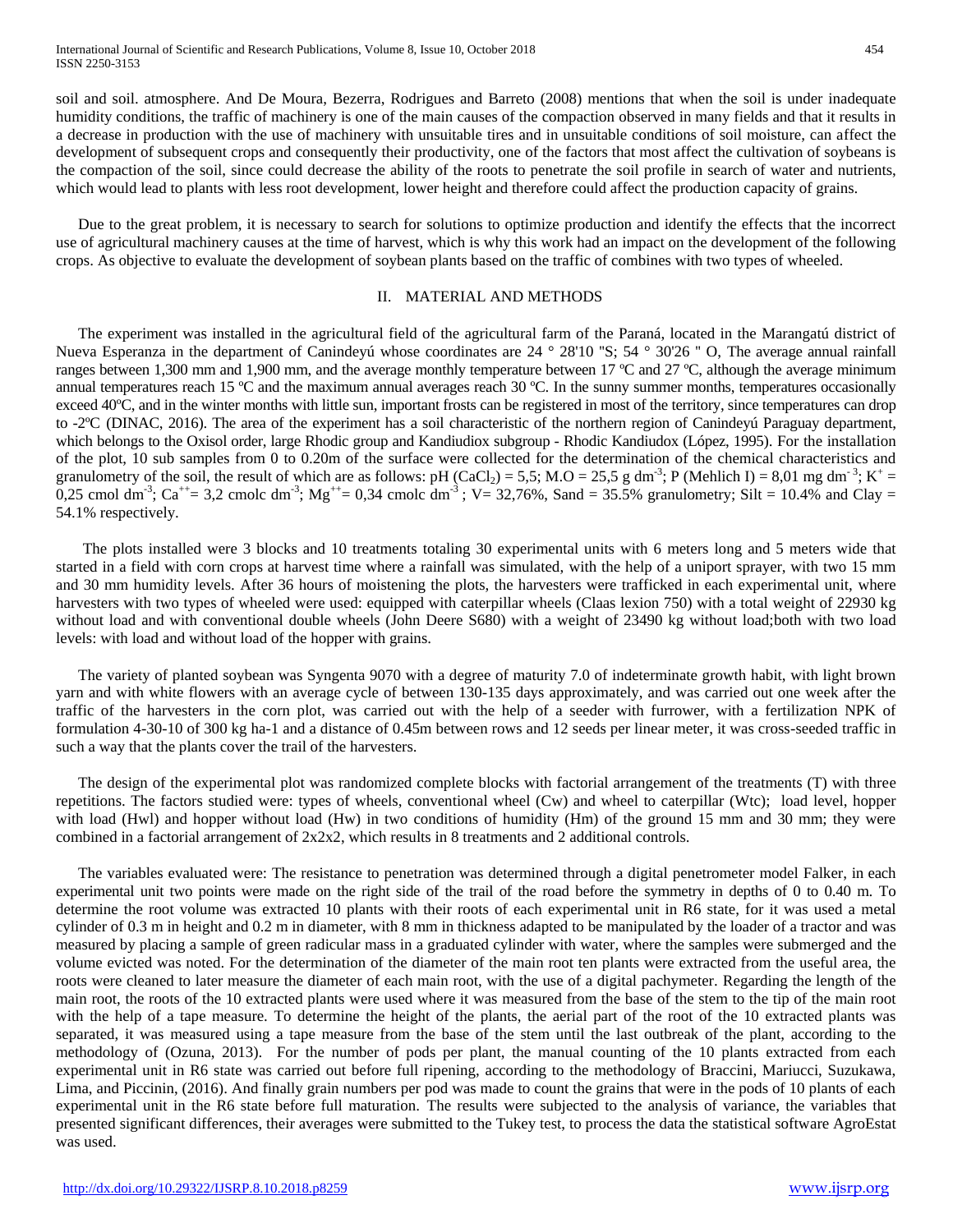For the variable resistance to penetration, a highly significant effect was observed  $(p < 0.05)$ , the studied factors showed an effect of high significance and an interaction between the factors A and B, which are moisture per hopper load, was observed factor A inside B1 (with load) statistically differ from each other, being A2 (humidity 30 mm) was of the highest resistance to penetration. Like A inside B2 (no load) that statistically differ from each other. However, the B factor within A2 are similar while B within A1 show statistical differences; in terms of the treatment that showed the greatest resistance to penetration, it was T7 where 30 mm humidity was combined with loading of the hopper and machinery with crawler track, followed by the T8 humidity 30 mm without load of the hopper and the same type of rolling is the conventional. However, the treatment that had the least resistance was the additional T1 (Control) with humidity of 15mm, in this experimental unit the traffic of the machinery was not carried out, reason for which a lower degree of soil compaction was obtained as observed in the (Table 1). Similar results were obtained by De Olveira (2007) that comparing two types of rolling could verify that the roll of conventional type both wide and fine caused greater degree of soil compaction measured through the RP method, because this type of roll has lower capacity for weight distribution. It is also related to the experiment conducted by Castro (2001) where he found that the RP decreased in relation to the days that were expected to return to traffic with machinery because the more days they spend the lower is the moisture content of the soil, as that this experiment, since the PR values were lower for the experimental units with lower humidity level; so it could be determined that the less humidity the soil contained, the effects of the machinery on the physical properties of the soil also decreased. Unlike this work, where soil resistance to penetration is observed with the highest level of soil moisture, Unger and Kaspar (1994) verified that the same level of resistance to penetration the effects of this resistance are less pronounced in a soil with a higher moisture content.

| Table 1. Comparison of average resistance to penetration (Kpa). |
|-----------------------------------------------------------------|
| Katueté Canindeyú, 2018                                         |

|                 | Comparison between the means of A (humidity) x B (hopper load)   |                                   |                      |
|-----------------|------------------------------------------------------------------|-----------------------------------|----------------------|
|                 | Factor A                                                         | B1(with load) B2 (without charge) |                      |
|                 | Hm <sub>2</sub>                                                  | 2548 a                            | 2598 a               |
|                 | Hm <sub>1</sub>                                                  | 2143<br>b B                       | 2427 b A             |
|                 | Treatments of penetration resistance stockings                   |                                   | (Kpa)                |
| T7              | $\text{Hm}$ (A2) $\text{Hwl}$ (B1) $\text{Cw}$ (C1)              |                                   | 3314 a               |
| T8              | $\text{Hm}$ (A2) $\text{Hw}$ (B2), $\text{Cw}$ (C1)              |                                   | 3218 b               |
| T <sub>3</sub>  | $\text{Hm}(\text{A1}) \text{Hw}(\text{B2}) \text{Cw}(\text{C1})$ |                                   | $3105$ c             |
| T <sub>2</sub>  | $\text{Hm}(\text{A1})$ Hwl $(\text{B1})$ Cw $(\text{C1})$        |                                   | 2258 d               |
| T4              | $\text{Hm}$ (A1) $\text{Hwl}$ (B1) Wtc (C2)                      |                                   | 2027 e               |
| T <sub>10</sub> | $\text{Hm}$ (A2) $\text{Hw}$ (B2) Wtc (C2)                       |                                   | 1979 e               |
| T9              | $\text{Hm}$ (A2) $\text{Hw}$ (B2) Wtc (C2)                       | 1782                              | f                    |
| T <sub>5</sub>  | $\text{Hm}$ (A1) $\text{Hw}$ (B2) Wtc (C2)                       | 1749                              | $\mathbf f$          |
| T6              | $\text{Hm}$ (A2) Witness 2                                       | 1155                              | $\mathbf{g}$         |
| T1              | $Hm (A1)$ Witness 1                                              |                                   | 1130<br>$\mathbf{g}$ |
| CV:             | 3,10 %                                                           |                                   |                      |
| DMS:            | 81,14                                                            |                                   |                      |

\* Equal means by the same lowercase letter in the column and uppercase in the line are not deferred to each other, to 5% of probabilities, by the Tukey test

For the root volume, a highly significant effect between the treatments was also observed (p <0.05), the humidity factor A, also showed highly significant differences between the two moisture levels, A1: 15 mm and A2: 30 mm; where the level of humidity that presented the highest root volume was A2, the humidity level A1 had lower root volume and a highly significant interaction between factors A (humidity) and B (load of the hopper) where with Factor A within factor B1 (with load) obtained greater root volume with the humidity level A2: 30 mm and with the loading the hopper; the data obtained by the Tukey test, treatment 7, showed greater root volume, with the lowest root volume being Treatment 4, as shown in Table 2. These factors could have favored the greater compaction of the soil causing the roots to grow in thickness, resulting in higher root volume, as well as the work done by Beulter and Centurion (2004), where they observed that the highest level of RP occurred changes in the distribution of the root system as an increase in the thickness of the root system, on the other hand Borges et al., (1988), Benghough and Mullins (1990) affirm that soybean roots develop better in points of lower resistance to penetration , reason for which, to a greater degree of compaction, morphological modifications in the root occur, such as reduction in root length and an increase in thickness due to mechanical impediment, these factors cause the obtainment of greater root volume.

> Table 2. Comparison of means between root volume treatments in cm3. Katueté Canindeyú, 2018.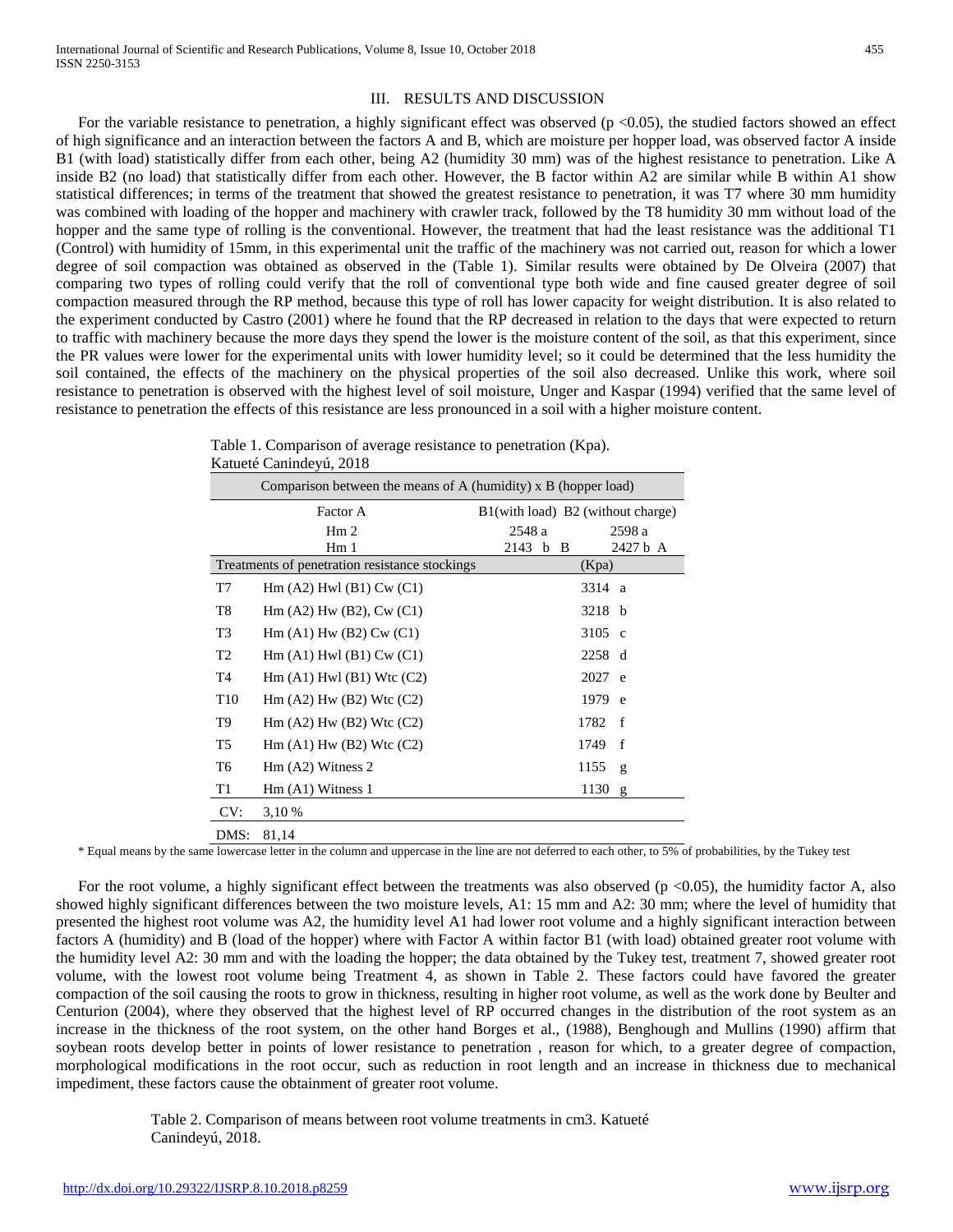|                | Comparison between the means of the factor A (Humidity)    |                                                                                          |
|----------------|------------------------------------------------------------|------------------------------------------------------------------------------------------|
|                | Factor A Humidity                                          | Volume                                                                                   |
|                | Humidity 2                                                 | 10,47a                                                                                   |
| Humidity 1     |                                                            | 9,19b                                                                                    |
|                |                                                            | Comparison between the means the interaction of B (charge) inside A2 (Humidity 2: 30 mm) |
|                | Load                                                       | Volume                                                                                   |
|                | Load 1                                                     | $11,63$ a                                                                                |
|                | Load <sub>2</sub>                                          | 9,31 b                                                                                   |
|                | Root volume stockings                                      | (cm3)                                                                                    |
| T7             | $\text{Hm}$ (A2) $\text{Hwl}$ (B1) $\text{Cw}$ (C1)        | 12,17a                                                                                   |
| T <sub>6</sub> | $\text{Hm}$ (A2) Testigo (2)                               | 11,33 a                                                                                  |
| T <sub>9</sub> | Hm(A2) Hwl(B1) Wtc(C2)                                     | 11,10a                                                                                   |
| T <sub>1</sub> | $\text{Hm}(\text{A1})$ Testigo (1)                         | 10,93a                                                                                   |
| T10            | Hm(A2) Hw(B2) Wtc(C2)                                      | 9,80 b                                                                                   |
| T <sub>5</sub> | $Hm$ (A1) $Hw$ (B2) Wtc (C2)                               | 9,53 b                                                                                   |
| T <sub>2</sub> | $Hm$ (A1) Hwl (B1) Cw (C1)                                 | 9,53 b                                                                                   |
| T <sub>3</sub> | $\text{Hm}$ (A1) $\text{Hwl}$ (B2) $\text{Cw}$ (C1)        | 9,44 b                                                                                   |
| T8             | Hm(A2)                                                     | 8,83 b                                                                                   |
| T4             | $\text{Hm}(\text{A1})$ Hwl $(\text{B1})$ Wtc $(\text{C2})$ | $8,27$ d                                                                                 |
| CV:            | 10,70 %                                                    |                                                                                          |
| DMS:           | 1,30                                                       |                                                                                          |

\* Equal means by the same lowercase letter in the column do not differ from each other, at 5% probability, by the test Tukey

In the variable diameter of the main root according to the results of the ANOVA table, no significant differences were found between treatments, but Factor B (load) presented significant differences. In Table 3, the results of the significance of factor B are explained, where the largest diameter of soybean root was obtained with the B1 load (with loading of the hopper) unlike the no-load harvester with the smaller diameter, these results could be related to the RP (resistance to penetration), since the harvester with load caused higher RP which could have caused greater compaction, this condition causes greater increase in the diameter of the root as it prevents its growth in length, this The result coincides with another experiment where compaction contributed to the increase in soybean root diameter, as can be seen in the graph that the largest diameter was obtained with the harvester under load, which ensures that the loading condition caused a greater degree of soil compaction and consequently the increase of the diameter of the root. On the other hand Oliveira et al., (2012) found that the greater the degree of soil compaction, consequently there is an increase in the diameter of the roots of soybeans, which inhibits root development in compacted soils. Like this experiment, Beulter and Centurion (2004) also did not obtain significant differences regarding the increase of the diameter of soybean roots in relation to the levels of soil compaction.

Table 3. Comparison between the means of factor B for the variable Diameter of the main root. Katueté Canindeyú, 2018

| Comparison of means B (load of the hopper) |           |
|--------------------------------------------|-----------|
| load 1: with load                          | 10,68a    |
| load 2: without charge                     | 9.87<br>h |
| $CV: 8,89\%$                               |           |

\* Average, at 5% probability, by the Tukey test

For the length of the main root, the analysis of the variance, no significant differences were observed between the treatments performed (p> 0.05). The factors studied in the experiment: Humidity, hopper load, type of roll, did not show significant differences,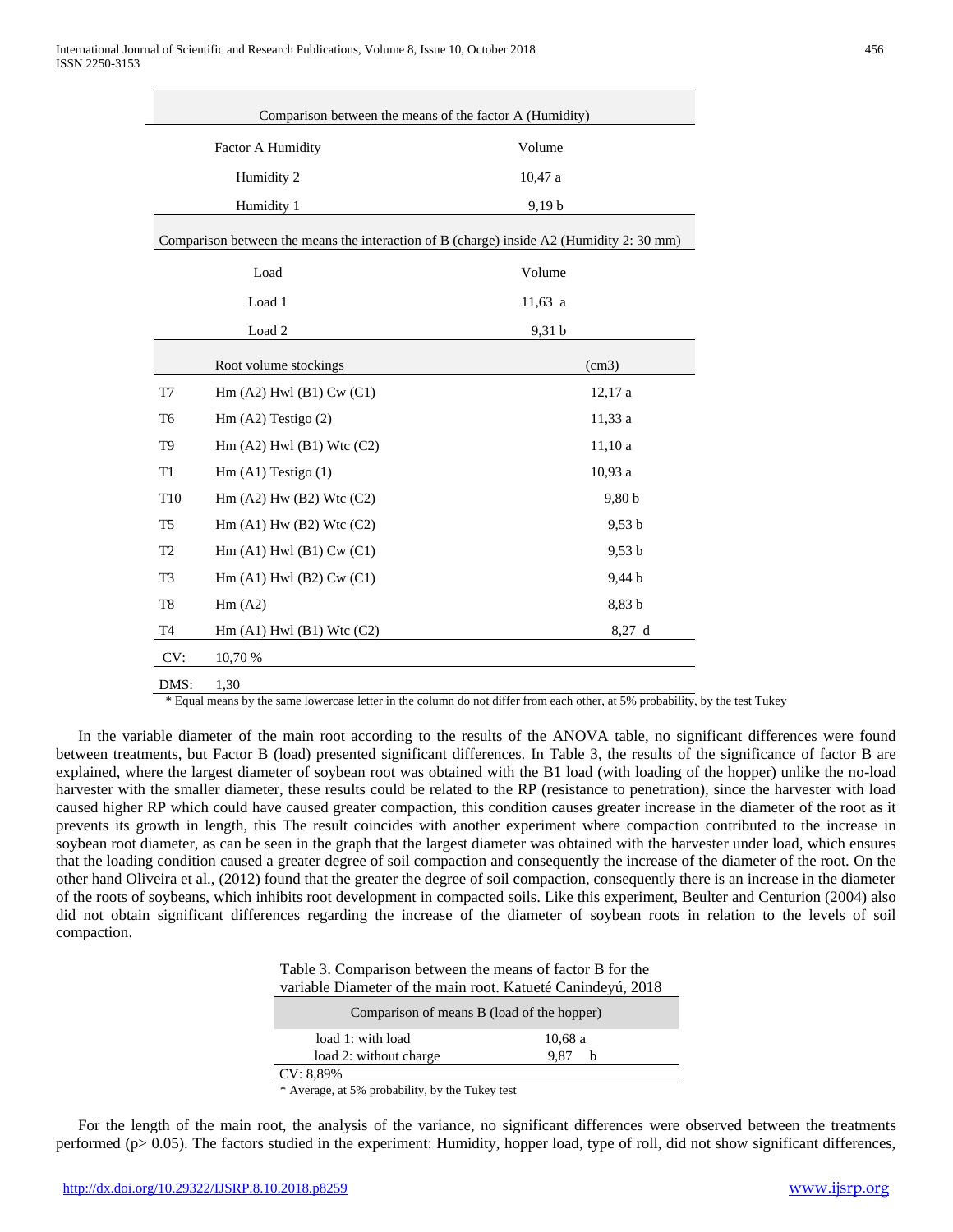no interaction between the factors was observed, and coincides with the work done by Da Silva and Rosolem, (2002) on the development of the soybean in relation to the compaction did not find significant differences between the treatments regarding the root length of the soya plants. Similar results were also obtained by (Queiroz, Nogueira, & Coelho, 2000) where they also did not observe significant differences in the root length of soybean plants. On the other hand, Lipiec et al. (1993) proved that compacted soils cause morphological alterations in the roots of vegetables and one of them is the decrease in the length of the root and due to the resistance offered by the soil there is an increase in the diameter, therefore, it coincides with this experiment since differences in diameter were observed, but not with the length.

For the plant height variable, highly significant differences were observed between the treatments ( $p$  <0.05), according to the analysis of variance. The factor A (humidity) was also highly significant for its two levels of 15 mm and 30 mm of humidity, as well as the additional treatments, and an interaction between the factors A by B that belongs to the hopper load, the interaction between the factors B x C (Load x wheel) was obtained better result of height of plants with the level of load B1 (empty) and the rolled C2 (caterpillar) in comparison with the rolled C1 (conventional) that contained the same level of load B1 (empty) as shown in table 4. In general lines it can be highlighted that the highest height of plants was obtained with the humidity of 15 mm, between the additional controls, better results were observed with Control 2 and in terms of the interaction Rolled by Load of hopper B1 (without load) ) the height was greater with the combination of the no-load harvester and the caterpillar wheels, so it can be said that the soil was not subjected to a very severe compaction since the harvester was empty and with the wheel that distributed better the weight of the machine so the plant did not have many impediments to its proper development; while work done by Queiroz, Nogueira and Miranda, (2000) where they simulated a compaction in pots, the height of plants decreased with the increase in soil compaction, while increasing root growth; that coincides with the present work, since the highest height we obtained without load of the hopper and with the rolled to caterpillar, because this rolled offers better weight distribution and therefore compacts less the ground in comparison to the other rolled (conventional ). However, the results differ with the work done by Beutler et al., (2006) where plant height was decreasing with the increase in the number of passes of the machinery, being that in this work the lowest height of soybean plants was obtained in the place where there was no traffic of machinery; they also differ with the work done in the corn crop by (Gonzales, Bobadilla, Rivas, and Osorio, 2017) where no significant differences were found in the height of corn plants according to the levels of soil compaction.

| Comparison between the means of A (Humidity)                    |            |
|-----------------------------------------------------------------|------------|
| Humidity                                                        | Height     |
| Humidity 1: 15 mm                                               | 118.04 a   |
| Humidity 2: 30 mm                                               | $110,41$ b |
| Comparison between the means of additional treatments           |            |
| Witnesses                                                       | Height     |
| Witness 2: Hm 30mm                                              | 117,66 a   |
| Witness 1: Hm 15mm                                              | 98,50<br>b |
| Comparison between the means of $C$ (wheels) within B2 (without |            |
| load)                                                           |            |
| wheels                                                          | Height     |
| wheel 2: to caterpillar                                         | 119,66 a   |
| wheel 1: Conventional                                           | $108,41$ b |
| CV: 5,47%                                                       |            |

 Table 4. Average of the plant height variable in centimeters. Katueté Canindeyú, 2018

\* Average, at 5% probability, by the Tukey test

For the variable number of pods per plant, significant differences were observed ( $p \le 0.05$ ), between the two levels of Factor C (wheel to caterpillar and conventional wheel); and an interaction between factors A (humidity) and B (hopper load); the use of the harvester equipped with caterpillar wheels was obtained more pods per plant, than with the use of conventional wheel. In contrast, in the significant interaction between the factors A x C (Humidity x Load) and as observed in table 5; the highest number of pods was obtained using the combine equipped with the caterpillar roll combined with the humidity level A2 (15mm). It can be said that this result is due to the fact that the harvester equipped with caterpillar wheels distributes the weight better and even with the moisture content there was no suitable environment for the compaction, reason why it is assumed that the plant had no physical impediments for its normal development, which stands out in the good production of pods that was observed in the experiment, however Queiroz et al., (2000) observed that as soil compaction increased the number of pods per plant decreased, which coincides with this work since the number of pods decreases with the use of the conventional wheel, since this rolling exerts more pressure on the ground. Similarly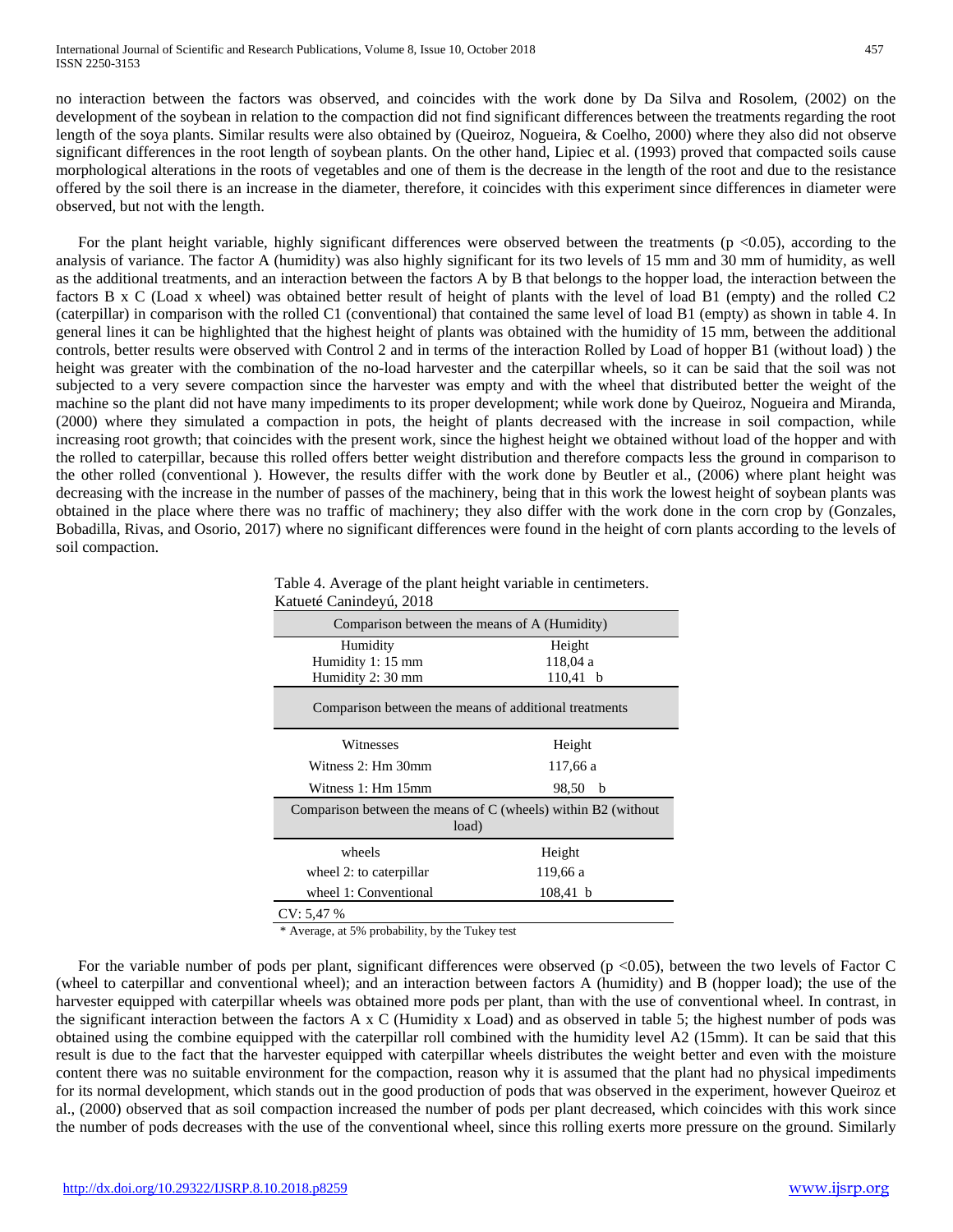Centurion et al., (2005) found significant differences, where the number of pods per plant was affected with the increase in soil compaction and as shown in this work, fewer pods were obtained with the use of rolled that causes greater soil compaction.

 Table 5. Comparison of means of the variable number of pods for Factor C (wheels) and the interaction between humidity and wheels. Katueté Canindeyú, 2018.

|                         | Comparison between the means of C (wheels)                            |
|-------------------------|-----------------------------------------------------------------------|
| wheels                  | Number of Pods                                                        |
| wheel 2: to caterpillar | 59.66 a                                                               |
| wheel 1: conventional   | $50,75$ b                                                             |
|                         | Comparison between the means of C (wheels) inside A2 (humidity: 30mm) |
| wheels                  | Number of Pods                                                        |
| wheel 2 inside A2       | 63, 66 a                                                              |
| wheel 1 inside A2       | 47,33<br>- b                                                          |
| CV: 13.74 %             |                                                                       |

\* Average, at 5% probability, by the Tukey test

In the variable number of grains per pod, no significant differences were observed  $(p > 0.05)$  between the treatments, but the C factor (wheels) presented significant differences ( $p < 0.05$ ) between its two levels, which are: caterpillar and conventional wheel, however the other factors (humidity and load) did not present significant differences as observed in table 6, of comparison of means by the Tukey test; the greater amount of grains per plant was obtained with the use of the combine equipped with the wheel 2 (caterpillar), in comparison with the wheel 1 (conventional) that had smaller amount of grains, since the harvester with caterpillar wheels causes minor soil compaction which favored the production of grains, compared to the other harvester that was equipped with the conventional wheel that has a lower capacity to distribute the weight, which could have caused greater compaction and consequently lower grain production. This coincides with the work of Terminiello et al., (2004) where they state that the use of machinery with a high soil compaction index has a negative effect on the production of grains, as observed in this experiment that the amount of grains visibly decreased with the use of the conventional wheel, also relates to the work carried out by Cardoso et al., (2006) where no significant differences were found between the treatments as a function of soil compaction; According to the author, the availability of water in grain production may have interfered.

| Comparison between the means of C (Wheels) |                  |
|--------------------------------------------|------------------|
| Wheels                                     | Amount of grains |
| Wheel 2 : to caterpillar                   | 144,58 a         |
| Wheel 1: Conventional                      | $123,58$ b       |

Table 6. Comparison between the means of the factor C. katueté,

\* Average, at 5% probability, by the Tukey test

## IV. CONCLUSION

The highest resistance to penetration was obtained with the conventional wheel, the humidity of 30mm and without load of the hopper; the root volume was greater when combined the humidity of 30mm with conventional wheel and with load of the hopper; the diameter of the main root increased with the load of the hopper, said variable was not affected by the other factors; the root length did not present significant differences between the treatments nor for any of the factors; plant height showed significant differences between treatments; it was greater with the humidity level of 30mm, without load of the hopper and with the wheel to caterpillar; As for the number of pods per plant, more was obtained with the track wheel and with the combination of this with the humidity of 15 mm, the load factor did not present significant differences and in number of grains per plant was greater with the use of machinery equipped with track wheels, the other factors did not show significant differences.

### **REFERENCES**

Báez, J. ., Salinas, C. R. ., Vazquez, R. ., Recalde, B. ., & Rivarola, F. . (2016). Boletín Climatológico Mensual. Disponible en: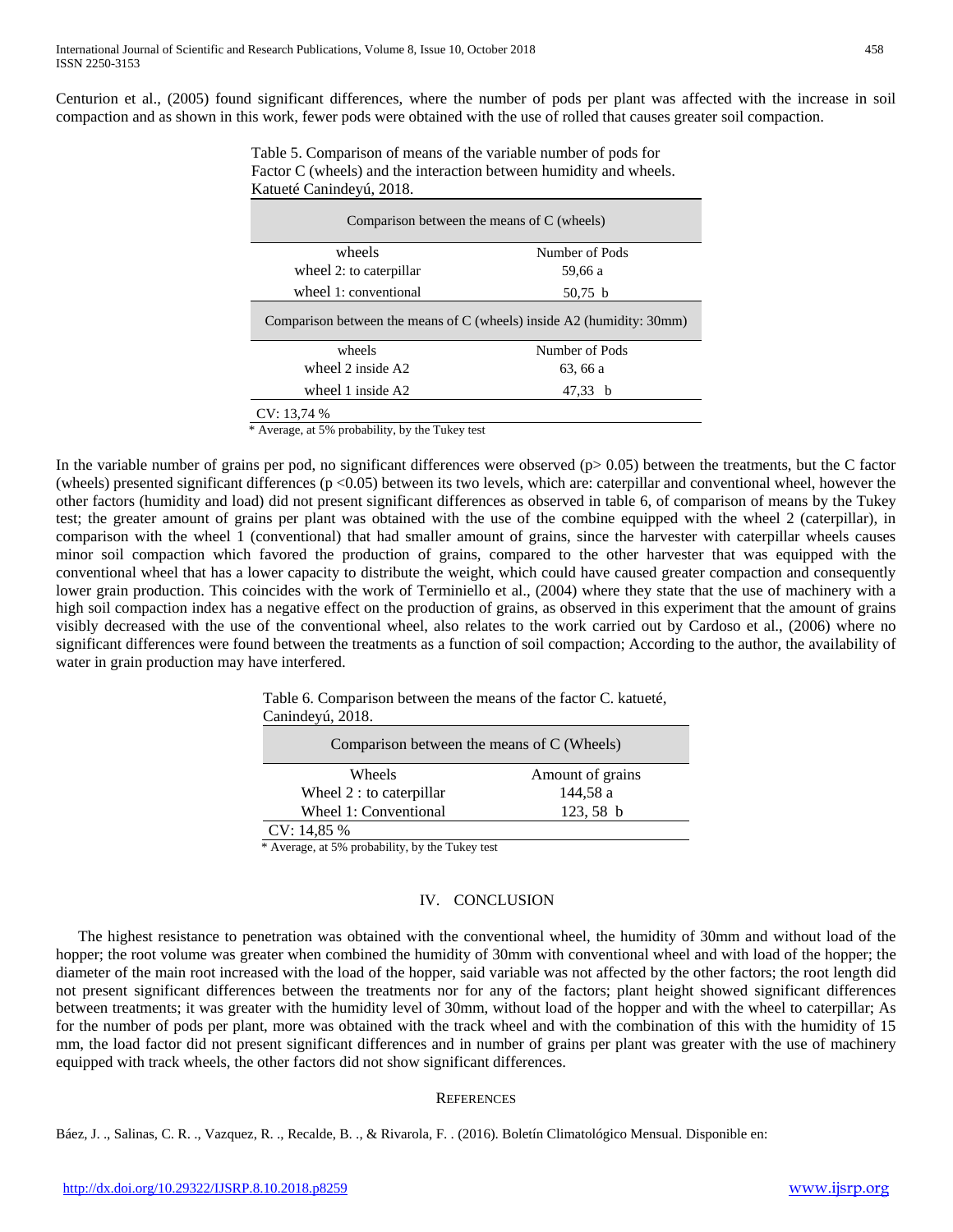<https://www.meteorologia.gov.py/publicaciones.php>

- Benghough, A. G. ., & Mullins, C. E. (1990). Mechanical impedance to root growth a review of experimental techniques and root growth responses. Journal Of Soil Science, 41, 341–358.
- Beulter, A. N., & Centurion, J. F. (2004). Compactação do solo no desenvolvimento radicular e na produtividade da soja. Pesquisa Agropecuaria Brasileira, 39(6), 581–588. https://doi.org/10.1590/S0100-204X2004000600010
- Beutler, A. N., Centurion, J. F., Centurion, M. A. P. D. C., & Silva, A. P. (2006). Efeito Da Compactação Na Produtividade De Cultivares De Soja Em Latossolo Vermelho. Revista Brasileira de Ciencia Do Solo, 30(1), 787–794.
- Borges, E. N. ., Novais, R. F. ., Regazzi, A. J. ., & Fernandes, B.; Barros, N. F. (1988). Respostas de variedades de soja à compatação de camadas de solo. Revista Ceres, 35, 553–568.
- Braccini, A. L. ., Gonçalves Mariucci, G. E. ., Kazumi Suzukawa, A. ., Da Silva Lima, L. H. ., & Guillen Piccinin, G. . (2016). Co-inoculação e modos de aplicação de bradyrhizobium japonicum e azospirillum brasilense e adubação nitrogenada na nodulação das plantas e rendimento da cultura da soja. Scientia Agraria Paranaensis, 15(1), 27–35.
- Cardoso, E., Zotarelli, L., Piccinin, J. L., Torres, E., Saraiva, O., & Guimarães, M. D. F. (2006). Sistema radicular da soja em função da compactação do solo no sistema de plantio direto. Pesquisa Agropecuária Brasileira, 41(3), 493–501. https://doi.org/10.1590/S0100-204X2006000300017
- Castro Netro, P. . (2001). Desenvolvimento e avaliação de equipamentos e metodologia para determinação de parâmetros físicos do solo relacionados a dias trabalháveis com máquinas agrícolas. Disponible en: http://200.145.6.238/bitstream/handle/11449/101953/castroneto\_p\_dr\_botfca.pdf?sequence=1&isAllowed=y
- Centurion, J. F. ., Centurion, M. A. P. D. C. ., Beautler, A. N. ., Rossini, L.-;, Da silva, F. ., & Neto, L. . (2005). Compactação do solo no desenvolvimento ena produção de cultivares de soja. Científica Jabotucabal, 33(203–209).
- Da Silva, R. ., & Rosolem, C. A. . (2002). Crescimento radicular de soja em raz<sup>a</sup>o da sucess<sup>a</sup>o de cultivos e da compacta<sup>a</sup>o do solo. Pesquisa Agropecuaria Brasil, 37(6), 855–860.
- Da veiga, M. ., Reichert, J. M. ., & Reinert, D. J. . (2009). COMPACTAÇAO: DAS CAUSAS ÁS SOLUÇOES. A Granja, 41–43.
- De Moura, M. P. ., Bezerra, S. A. ., Villar Rodrigues, J. J. ., & Cortes Barreto, A. . (2008). Efeito da compactação em dois solos de classes texturais diferentes na cultura do rabanete. Revista Caatinga, 21(5), 107–112.
- De Olveira, E. . (2007). Compactação do solo devido ao tráfego de carretas florestais com dois tipos de pneus inflados a duas pressões diferentes.Disponible en: https://colheitademadeira.com.br/wp- /uploads/publicacoes/158/compactacao\_pneus\_largos\_vs\_estreito.pdf
- Gonzales Blanco, A. ., Bobadilla Galeano, S. P. ., Rivas Mendieta, A. M. ., & Osorio Vera, L. R. (2017). Efecto de niveles de compactacion en un Oxisol del Departamento de Canindeyú en el cultivo de maíz. Sopacis, 2, 1–254.
- Lipiec, J. ., Ishioka, T. ., Hatano, R. ., & Sakuma, T. . (1993). Effects of soil structural discontinuity on root and shoot growth and water use of maize. Plant Soil, (157), 65–74.
- López Gorostiaga, O. ., González Erico, E. ., Llamas G, P. A. ., Molinas M, A. S. ., Franco S, E. ., García, S. ., & Ríos, E. . (1995). Estudio de reconocimiento de suelos, capacidad de uso de la tierra y propuesta de ordenamiento territorial preliminar de la región oriental del Paraguay. Asunción.
- MAG. (2010). Produccion de soja en el Paraguay: Zafra 2008/2010.
- Melgar, R., Vitti, G., & De Melo Benites, V. (2011). Soja en Latinoamérica. (A. Melgar, Ricardo (INTA & S. Vacano, Martha (IIP, Eds.) (Agroeditor). Horgen/ Suiza.
- Oliveira, P. R., Centurion, J. F., Centurion, M. A. P., Franco, H. B. J., de Souza Pereira, F., Bárbaro, L. S., & Rossetti, K. (2012). Qualidade Física de um Latossolo Vermelho Cultivado com Soja Submetido a Níveis de Compactação e de Irrigação. Revista Brasileira de Ciencia Do Solo, 36(2), 587–597. https://doi.org/10.1590/S0100-06832012000200028
- Ozuna Rojas, J. A. . (2013). Aplicación de diferentes fuentes y dosis de fertilizantes fosfatados en el cultivo de soja. Universidad Nacional De Asunción.

Queiroz, R. ., Nogueira, S. ., & Coelho, M. . (2000). Aspectos da estrutura da raizez e do desenvolvimento de plantas de soja em solos compactados.